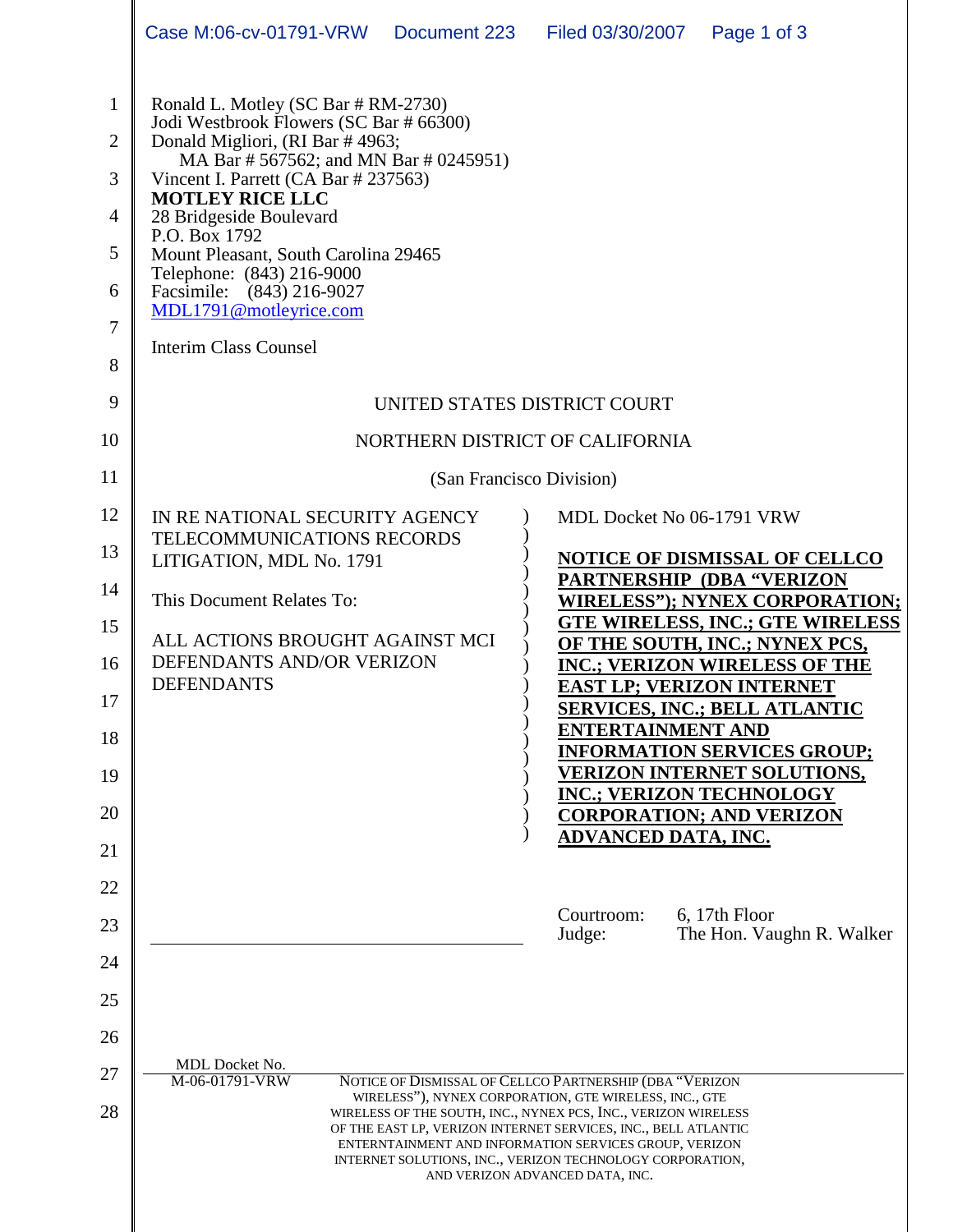| $\mathbf{1}$   | The plaintiffs, by counsel, pursuant to Rule $41(a)(1)$ of the Federal Rules of Civil                                                                                                                                                                                             |  |  |  |  |  |
|----------------|-----------------------------------------------------------------------------------------------------------------------------------------------------------------------------------------------------------------------------------------------------------------------------------|--|--|--|--|--|
| $\overline{2}$ | Procedure, hereby file their Notice of Dismissal without prejudice of Defendants Cellco                                                                                                                                                                                           |  |  |  |  |  |
| 3              | Partnership (dba "Verizon Wireless"); NYNEX Corporation; GTE Wireless, Inc.; GTE Wireless of                                                                                                                                                                                      |  |  |  |  |  |
| 4              | the South, Inc.; NYNEX PCS, Inc.; Verizon Wireless of the East LP; Verizon Internet Services,                                                                                                                                                                                     |  |  |  |  |  |
| 5              | Inc.; Bell Atlantic Entertainment and Information Services Group; Verizon Internet Solutions, Inc.;                                                                                                                                                                               |  |  |  |  |  |
| 6              |                                                                                                                                                                                                                                                                                   |  |  |  |  |  |
| $\overline{7}$ | Verizon Technology Corporation; and Verizon Advanced Data, Inc.                                                                                                                                                                                                                   |  |  |  |  |  |
| 8              |                                                                                                                                                                                                                                                                                   |  |  |  |  |  |
| 9              | Dated: March 30, 2007                                                                                                                                                                                                                                                             |  |  |  |  |  |
| 10             | /s/ Vincent I. Parrett                                                                                                                                                                                                                                                            |  |  |  |  |  |
| 11             | Ronald L. Motley (SC Bar #RM-2730)<br>Jodi Westbrook Flowers (SC Bar #66300)                                                                                                                                                                                                      |  |  |  |  |  |
| 12<br>13       | Donald A. Migliori (RI Bar #4936;<br>MA Bar #567562; and MN Bar #0245951)                                                                                                                                                                                                         |  |  |  |  |  |
| 14             | Vincent I. Parrett (CA Bar #237563)<br><b>MOTLEY RICE LLC</b>                                                                                                                                                                                                                     |  |  |  |  |  |
| 15             | 28 Bridgeside Boulevard<br>P.O. Box 1792                                                                                                                                                                                                                                          |  |  |  |  |  |
| 16             | Mount Pleasant, SC 29465<br>Telephone: (843) 216-9000                                                                                                                                                                                                                             |  |  |  |  |  |
| 17             | Facsimile: (843) 216-9027<br>MDL1791@motleyrice.com                                                                                                                                                                                                                               |  |  |  |  |  |
| 18             | <b>Interim Class Counsel</b>                                                                                                                                                                                                                                                      |  |  |  |  |  |
| 19             |                                                                                                                                                                                                                                                                                   |  |  |  |  |  |
| 20             |                                                                                                                                                                                                                                                                                   |  |  |  |  |  |
| 21             |                                                                                                                                                                                                                                                                                   |  |  |  |  |  |
| 22             |                                                                                                                                                                                                                                                                                   |  |  |  |  |  |
| 23             |                                                                                                                                                                                                                                                                                   |  |  |  |  |  |
| 24             |                                                                                                                                                                                                                                                                                   |  |  |  |  |  |
| 25             |                                                                                                                                                                                                                                                                                   |  |  |  |  |  |
| 26             |                                                                                                                                                                                                                                                                                   |  |  |  |  |  |
| 27             | MDL Docket No.<br>M-06-01791-VRW<br>NOTICE OF DISMISSAL OF CELLCO PARTNERSHIP (DBA "VERIZON<br>WIRELESS"), NYNEX CORPORATION, GTE WIRELESS, INC., GTE WIRELESS                                                                                                                    |  |  |  |  |  |
| 28             | OF THE SOUTH, INC., NYNEX PCS, INC., VERIZON WIRELESS OF THE EAST<br>LP, VERIZON INTERNET SERVICES, INC., BELL ATLANTIC<br>ENTERNTAINMENT AND INFORMATION SERVICES GROUP, VERIZON<br>INTERNET SOLUTIONS, INC., VERIZON TECHNOLOGY CORPORATION,<br>AND VERIZON ADVANCED DATA, INC. |  |  |  |  |  |